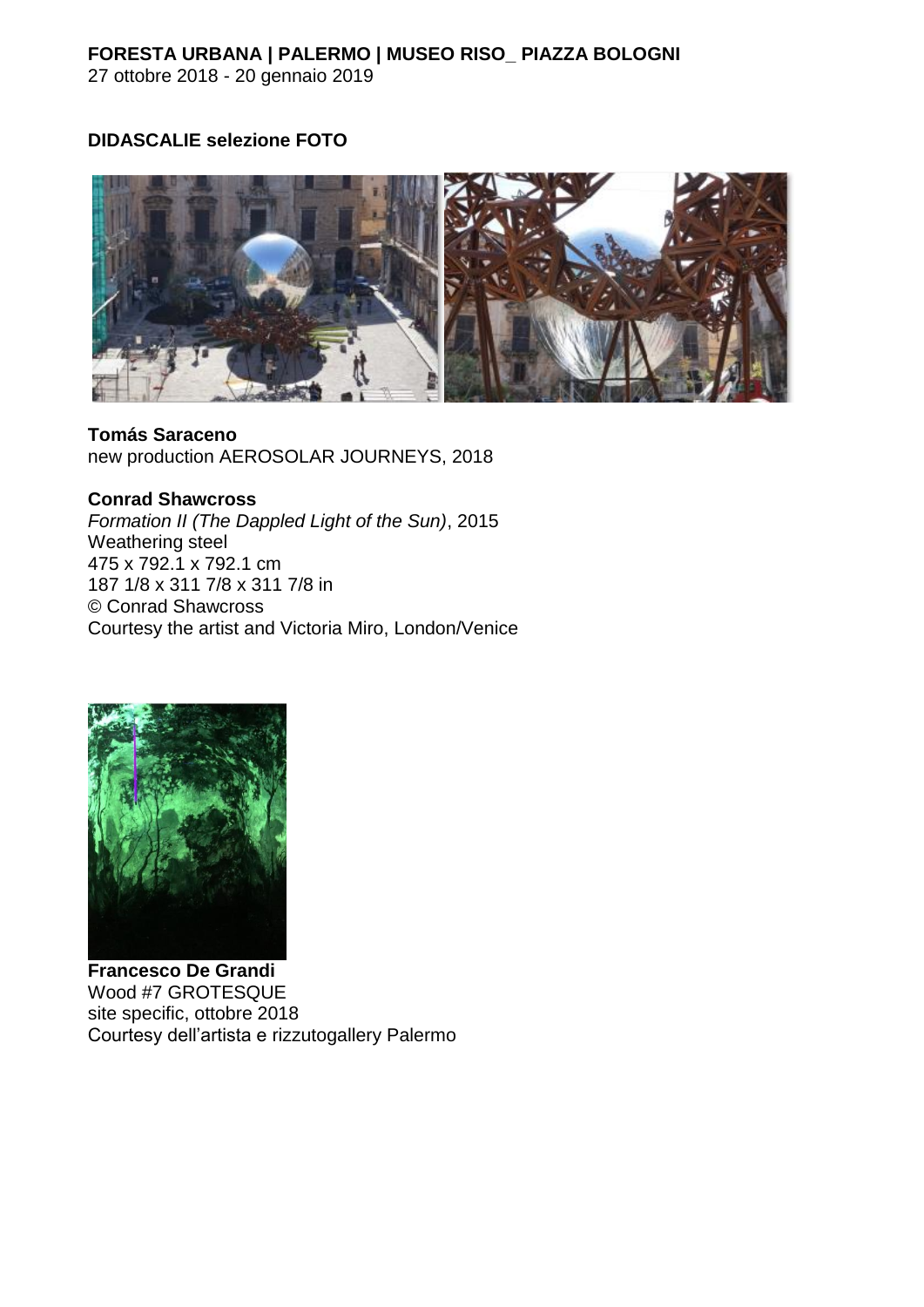

**Andreas Slominski Biberfalle**, 1987 - Morra Greco, collection Napoli



**Ai Weiwei** *Tree*, 2016 wood, steel 530 x 604 x 530 cm Unique



**Ann Veronica Janssens** Orange sea blue, 2006 2 halogen lamps x1000 W, dichroic glasses 550 ca x 190 cm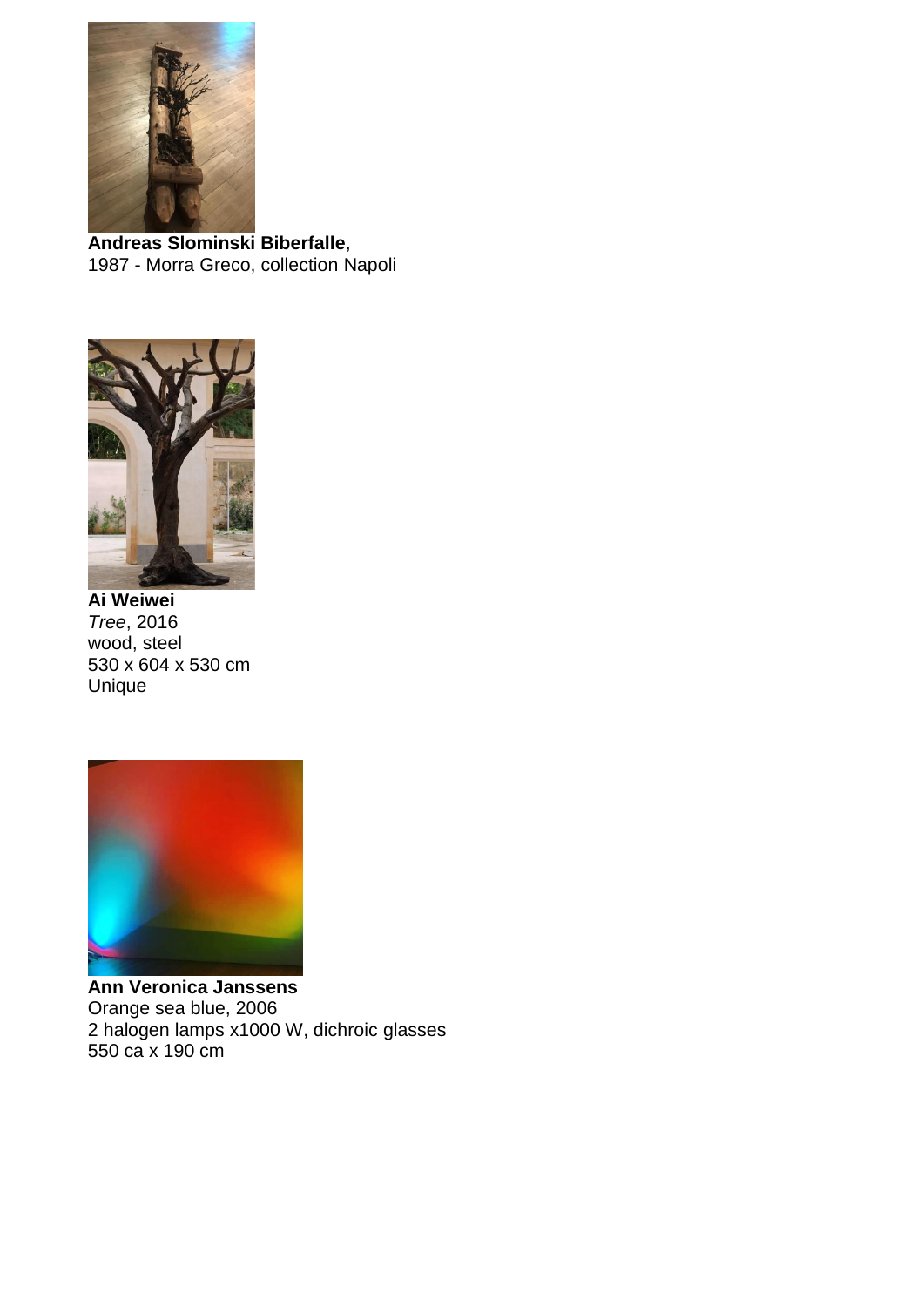

**Carsten Holler**

*Portrait of My Father (Orange Tree)*, 2018 *Portrait of My Mother (Lemon Tree)*, 2018

Description: As an olfactory reference to Höller's own parents, the soil of two different trees are infused with scents which will affect the smell of their fruits. The scent of the artist's father is inserted into the orange tree, while the scent o the artist's mother is inserted into the lemon tree.



**Pascale Marthine TAYOU** Survival Tree 2015 Olive tree, crystal masks, fabric, sand, glass stones 400 x 450 x 450 cm Photo by: Claire Dorn Courtesy: the artist, VNH Gallery ADAGP, Paris and GALLERIA CONTINUA, San Gimignano / Beijing / Les Moulins / Habana



Benedetto Pietromarchi Oliva Caerulea, 2018 Legno e ferro 350 x 220 cm